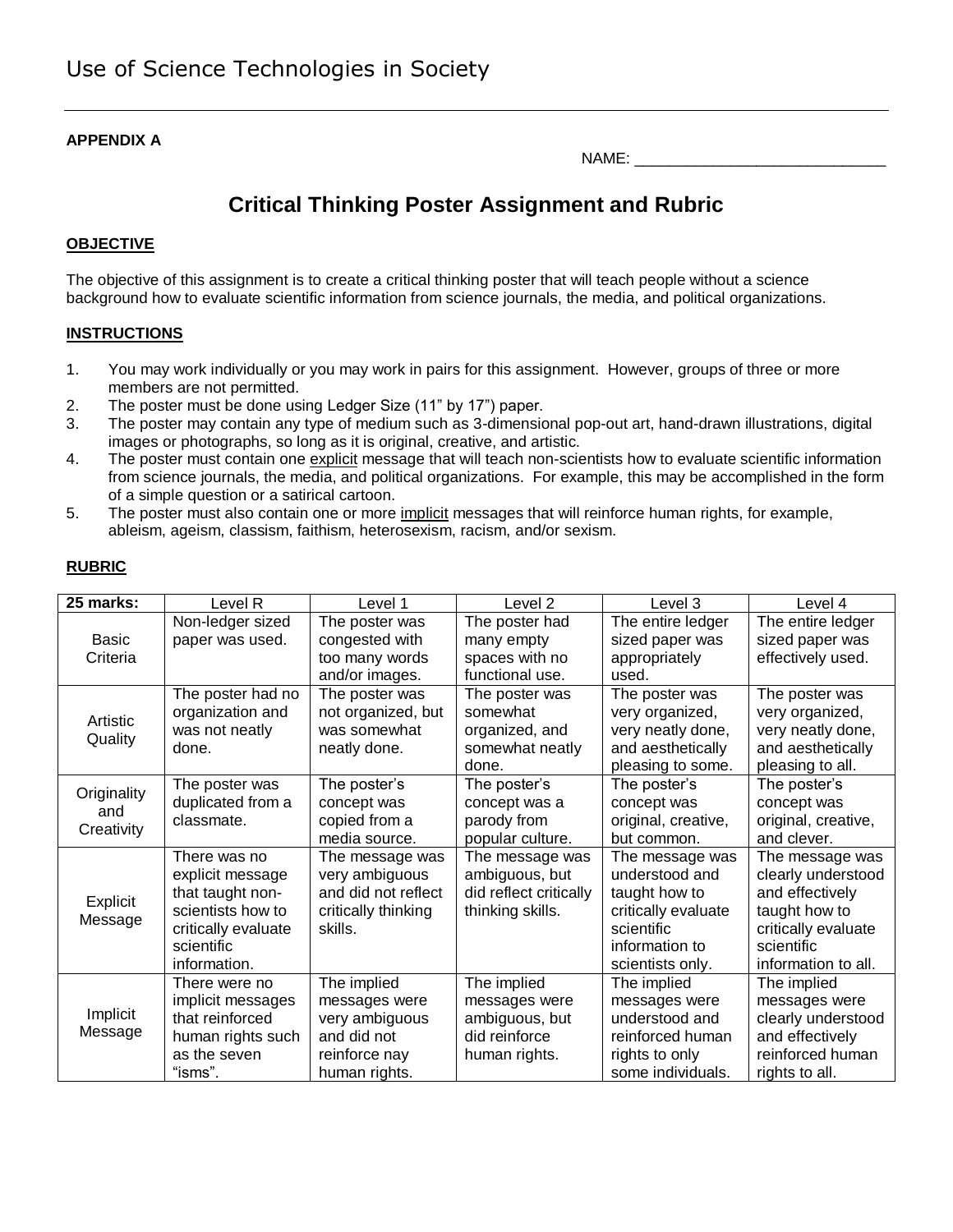#### **APPENDIX B**

| NAME: |  |
|-------|--|
|       |  |

# **Researched Opinion Paper Assignment and Rubric**

### **OBJECTIVE**

The objective of this assignment is help students develop global awareness and further develop critical thinking skills by researching current events on genocide, atrocities and catastrophes against humanity, and reading recently published scientific studies on racial biology.

#### **INSTRUCTIONS**

- 1. You may do the research in pairs. Groups of three or more members are not permitted. However, each individual must submit their own original paper.
- 2. The researched opinion paper must contain a cover page with an original and creative title of the paper's theme, author's name, research partner's name, school's name, course code, course name, teacher's name, and the due date.
- 3. The bibliography must contain a variety of sources such as encyclopedias, books, journals, and not just internet websites. All references must be from appropriate authorities. The paper must contain embedded citations that use all the references listed in the bibliography.
- 4. The researched opinion paper must be typed using Arial 12 point font, single spaced, and be no longer than two pages, excluding the cover page and bibliography.
- 5. In the researched opinion paper, answer the following questions in separate paragraphs in the following order:
	- a. In this century, DNA technology has been revolutionary in medical advances, solving crimes, finding biological parents for adopted children, and genetically engineering agriculture to feed a growing human population. Explain what impact the application of these genetic technologies might have on our democratic society. You may use themes from the movie GATTACA, but I want to read at least two original thoughts. In addition, discuss why is it erroneous to consider improving the human genetic pool, for example, eradicating people with disabilities and/or asocial personalities. Use historical references to support your ideas and opinions.
	- b. The Jewish Holocaust was a horrific part of human history and we have all said "never again". Discuss three current events in today's world on genocide, atrocities and catastrophes against humanity where the world is still either behaving as perpetrators or bystanders. Each current event must be supported by appropriate references.
	- c. Remember that the Jewish Holocaust was not the fault of one man. There are many attitudes today that resemble those in the past. Explain how the "Aryan Race" is similar to the notion of "White Supremacy" in today's western culture. Explain how "the fear of terrorism" resembles the propaganda in the past. Discuss how human attitudes and behaviors all over the world like these can bring about genocides, atrocities and catastrophes against humanity, and let history repeat itself. Discuss how the government and media influence our perspectives and what issues in society are important to us. You must support your ideas and opinions with appropriate references. Use only articles on racial biology from scientific journals published no earlier than the year 2001 to support the theory that human race does not exist.
	- d. Discuss an action plan that could help our society prevent and/or stop history from repeating itself. You must be specific and explain in great detail how your action plan can accomplish this particular goal. Make sure that your response is not ambiguous or generic in nature. Use historical references to support the success of your action plan.